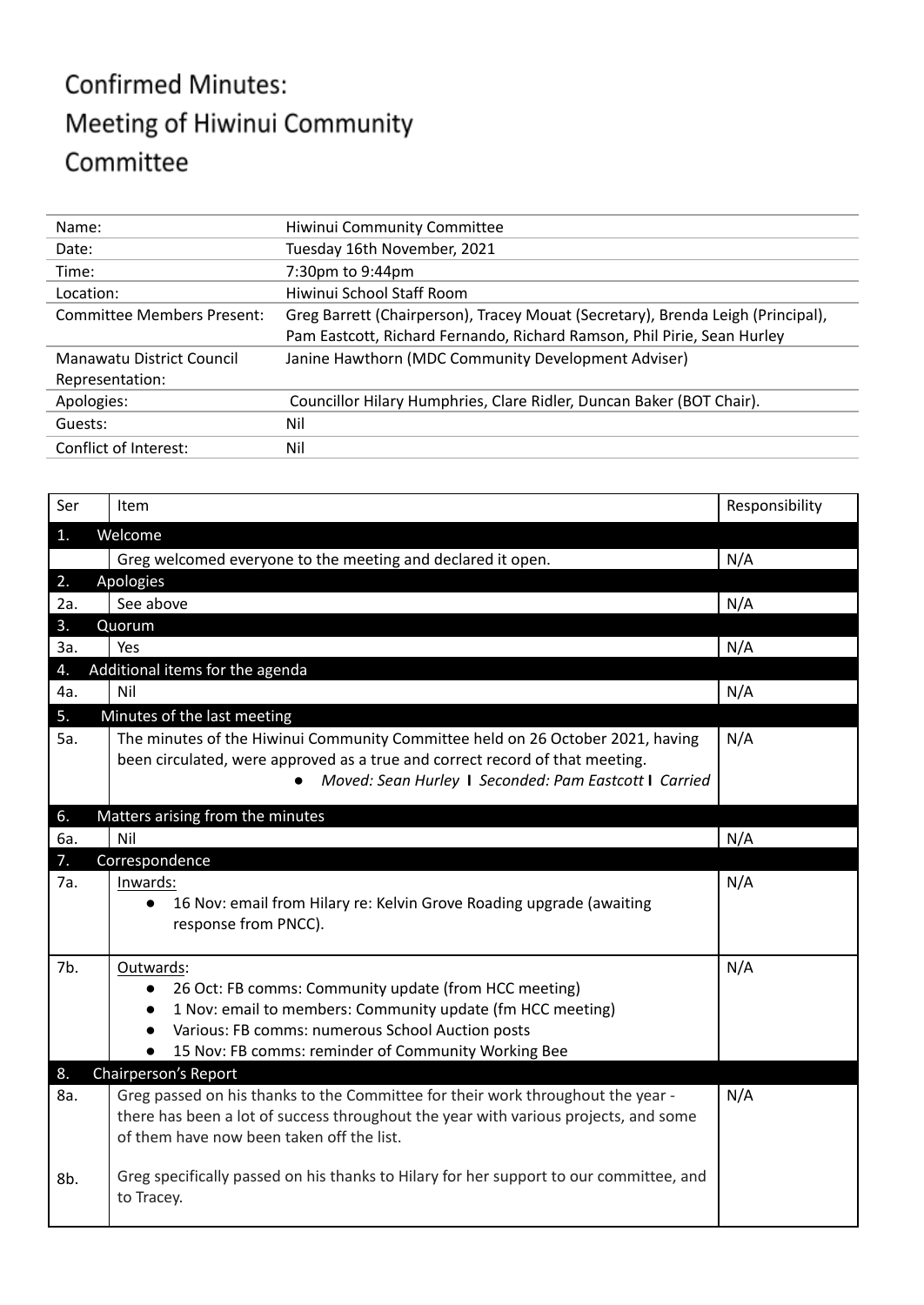| 9.          | Finance Report (Greg)                                                                                                                                                                                                                                                                                                                                                                                                                                                                                                        |                                 |
|-------------|------------------------------------------------------------------------------------------------------------------------------------------------------------------------------------------------------------------------------------------------------------------------------------------------------------------------------------------------------------------------------------------------------------------------------------------------------------------------------------------------------------------------------|---------------------------------|
| 9a.         | Our funds are confirmed as \$3,114.27.                                                                                                                                                                                                                                                                                                                                                                                                                                                                                       | N/A                             |
| 9b.         | Outstanding expenses are to reimburse Duncan Baker for drainage work.                                                                                                                                                                                                                                                                                                                                                                                                                                                        | Duncan                          |
| 10.         | School in the Community (Brenda)                                                                                                                                                                                                                                                                                                                                                                                                                                                                                             |                                 |
| 10a.        | Brenda reflected on the Community Committee throughout the years - it has been in<br>different formats over the past 20 years.                                                                                                                                                                                                                                                                                                                                                                                               | N/A                             |
| 10b.        | Covid has had a major impact on school activities - Lamb & Calf day still went ahead,<br>however with restrictions, as did Rongotea Lamb & Calf Day. The school has made<br>every effort to continue with off-site events, however many of these have not been<br>able to go ahead, with the restrictions put in place.                                                                                                                                                                                                      | N/A                             |
| 10c.        | The recent NZ Government mandate for health has created fractures within the<br>community - no different to what is happening throughout NZ, between<br>pro-vaccination, anti-vaccination and non-mask wearing groups. Brenda's perspective<br>is that we remain impartial - while we listen and support, we represent the entire<br>community, to remain strong as a community we need to respect all community<br>members.                                                                                                 | N/A                             |
| 10d.        | School Camps have gone ahead this week - the Year 7 and 8's have left for Inglewood<br>for the week, and the Year 5 and 6's head away to Pohangina (Highland Home)<br>tomorrow.                                                                                                                                                                                                                                                                                                                                              | N/A                             |
| 10e.        | Once children return from camp, the school will plan the end of year activities. The<br>Year's 1-4 will go to Ashhurst Domain. The Year 5 and 6 students activity is yet TBC.                                                                                                                                                                                                                                                                                                                                                | N/A                             |
| 11.         | Hiwinui Planting Project (Richard R)                                                                                                                                                                                                                                                                                                                                                                                                                                                                                         |                                 |
| 11a.        | Working Bee is this Saturday - to mulch around recent plantings. Mulch delivery is<br>organised, Richard is still trying to source a telehandler to make the day run more<br>smoothly. A telehandler could be hired if one can't be sourced.<br>Tracey will advertise on Facebook, including childcare options and BYO baking. A mail                                                                                                                                                                                        | Richard R. /<br>Brenda / Tracey |
|             | drop will be made on Wed / Thur.<br>The Committee will put on a BBQ for the Working Bee, Greg will provide the<br>sausages, Brenda will supply the bread/sauce/napkins.                                                                                                                                                                                                                                                                                                                                                      |                                 |
| 12.<br>12a. | <b>Communications (Tracey)</b><br>Communications for this term will focus on Working Bee (20 Nov), post meeting<br>Community update, Christmas message, and promotion of activities next year once<br>confirmed.                                                                                                                                                                                                                                                                                                             | Tracey                          |
|             | 13. Origin Homes Subdivision                                                                                                                                                                                                                                                                                                                                                                                                                                                                                                 |                                 |
| 13a.        | Phil discussed the Stewart subdivision with Origin Homes. Origin Homes' plan is to<br>install a pathway (both sides) along the Watershed Road frontage of the subdivision.<br>Once plans are finalised, Origin Homes will share these plans with the Committee.<br>The Committee will investigate further options for a continued pathway to link up<br>with the school. This will be added as a regular agenda item.                                                                                                        | Phil                            |
| 14.         | Local Roading Update (Greg/Hilary)                                                                                                                                                                                                                                                                                                                                                                                                                                                                                           |                                 |
| 14a.        | Watershed/Colyton Rd Intersection: Richard R had a discussion with the owner of<br>Brownell Earthmoving Company (a school family) - he made the offer to flatten the<br>hill on the corner of the Watershed and Colyton Road intersection in order to<br>increase visibility at this dangerous intersection. Richard will do some more work with<br>Brownell Earthmoving Company to see what this would involve, and Phil will draft up<br>a plan of how this may look. Fencing is also a consideration. Once more detail is | Richard R / Phil                |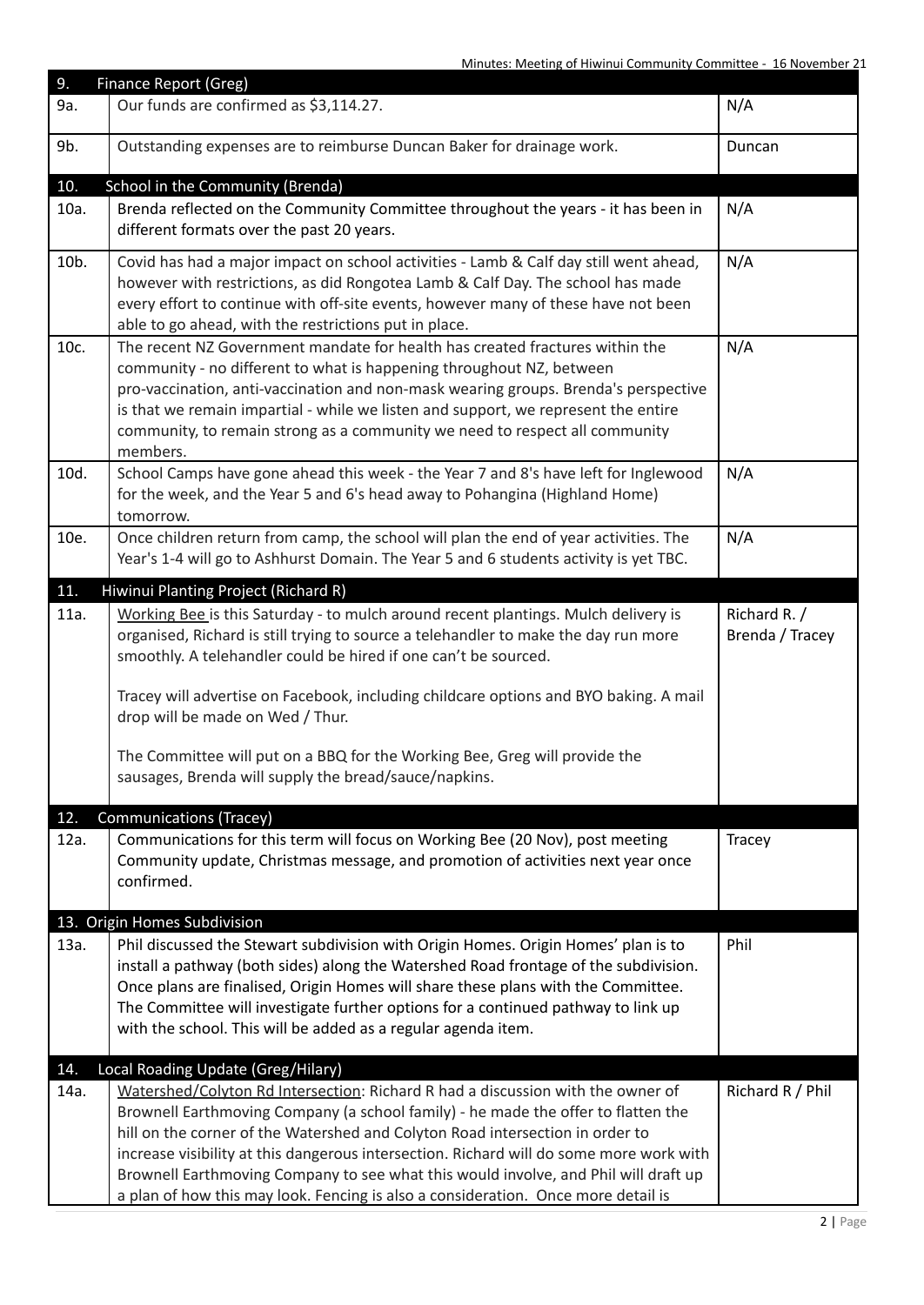|      | Minutes: Meeting of Hiwinui Community Committee - 16 November 21                                                                                                                                                                                                                                                                                                                                                                        |                                      |
|------|-----------------------------------------------------------------------------------------------------------------------------------------------------------------------------------------------------------------------------------------------------------------------------------------------------------------------------------------------------------------------------------------------------------------------------------------|--------------------------------------|
|      | known, the Committee will approach the landowner with a proposal. MDC will also<br>be consulted should this go ahead. This will be added as a sub-item to the local<br>roading update.                                                                                                                                                                                                                                                  |                                      |
|      | 15. MDC update                                                                                                                                                                                                                                                                                                                                                                                                                          |                                      |
| 15a. | Three Waters. This is the main issue within the MDC at the moment. MDC is taking a<br>key role in addressing the issue directly with the NZ Government. An environmental<br>strategy is being initiated that will require community input (early next year).                                                                                                                                                                            | N/A                                  |
| 15b. | Community newsletter. This will be released towards the end of this week.                                                                                                                                                                                                                                                                                                                                                               | N/A                                  |
| 15c. | District Plan Review - there will be an update promulgated shortly.                                                                                                                                                                                                                                                                                                                                                                     | N/A                                  |
|      | 16. Community Response and Recovery Plan (Richard F)                                                                                                                                                                                                                                                                                                                                                                                    |                                      |
| 16a. | The Community's Plan is ready to go out. The Emergency Response training day will<br>coincide with 'Hiwinui Sounds'.                                                                                                                                                                                                                                                                                                                    | <b>Richard F</b>                     |
|      | 17. Neighbourhood Support                                                                                                                                                                                                                                                                                                                                                                                                               |                                      |
| 17c. | The Committee needs to decide what we want out of Neighbourhood Support before<br>we engage with Aly (MDC).                                                                                                                                                                                                                                                                                                                             | Richard F                            |
|      | 18. Discussion: 2022 Calendar                                                                                                                                                                                                                                                                                                                                                                                                           |                                      |
| 18a. | Hiwinui Sounds. The Committee will host an event similar to 'Sounds of Summer' in<br>previous years, which will now be known as 'Hiwinui Sounds'. The preferred date is<br>Sunday 13 March 2022, with a backup date of Sunday 20 March 2022. Richard F will<br>confirm with MPR what date suits best, and book suitable bands.<br>Closer to the date the Committee will request sponsorship of the event from local                     | Tracey / Brenda /<br>Richard F/ Greg |
|      | businesses.<br>The general format from 2021 worked well - BBQ, bands, lolly scramble, bouncy<br>castle, coffee cart, ice creams, stalls (Neighbourhood Support etc). The Committee<br>will look to add a Community competition to bring out community spirit - thoughts<br>of:<br>Tug of War - Reid Line vs Watershed Rd vs 'the others', and/or<br>Wheelbarrow race around the lime pit, and/or<br>Timed tractor pull.                 |                                      |
| 18b. | Review of the Hiwinui Community Plan. This will be linked into a General Public<br>Meeting on 26 July 22, and may include the MDC District Plan discussions if this has<br>been released. The MDC will host the Annual Plan Review, which will cover the<br>following areas:<br>Is the vision still relevant?<br>What can be ticked off (completed)<br>$\bullet$<br>What's no longer relevant (removed)<br>What new items can be added. | Tracey/ Greg                         |
| 18c. | Meet the Candidates. In Sept - meet the MDC councillor candidates<br>November (date TBC) - AGM from outgoing Committee, select new HCC members.                                                                                                                                                                                                                                                                                         | Greg                                 |